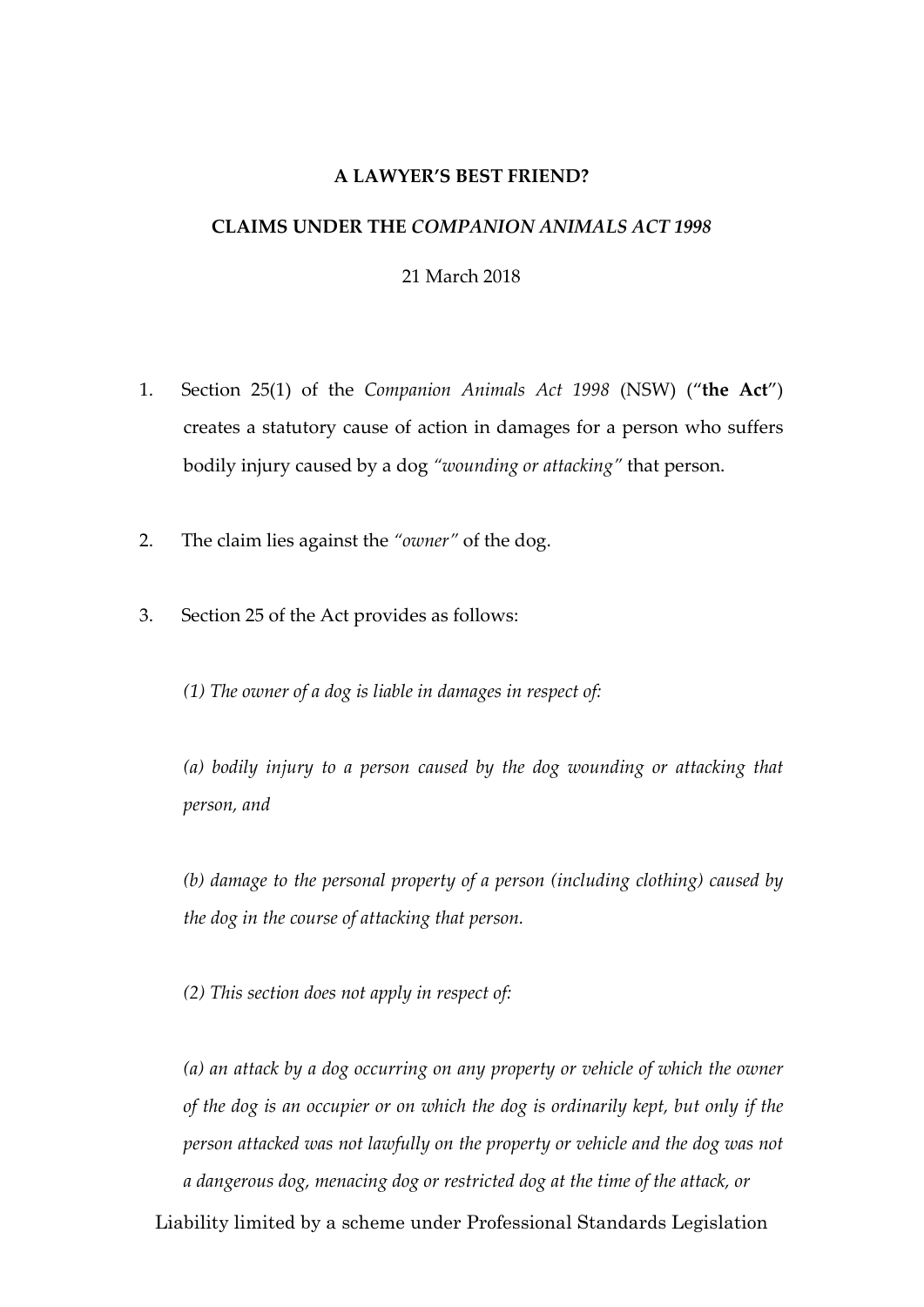*(b) an attack by a dog that is in immediate response to, and is wholly induced by, intentional provocation of the dog by a person other than the owner of the dog or the owner's employees or agents.*

*(3) This section does not apply in respect of a police dog or a corrective services dog.*

*(4) This section does not affect the liability apart from this section of any person for damage caused by a dog.*

### **Who is the** *"owner"* **of the dog?**

4. The definition is not limited to the registered owner of the dog. Indeed, the definition of the term is so expansive, the Act dedicates an entire section to it. Section 7 of the Act provides as follows:

*(1) Each of the following persons is the "owner" of a companion animal for the purposes of this Act:*

*(a) the owner of the animal (in the sense of being the owner of the animal as personal property);*

*(b) the person by whom the animal is ordinarily kept;*

*(c) the registered owner of the animal.*

*(2) A reference in this Act to "the owner" of a companion animal is a reference to each and all owners of the animal.*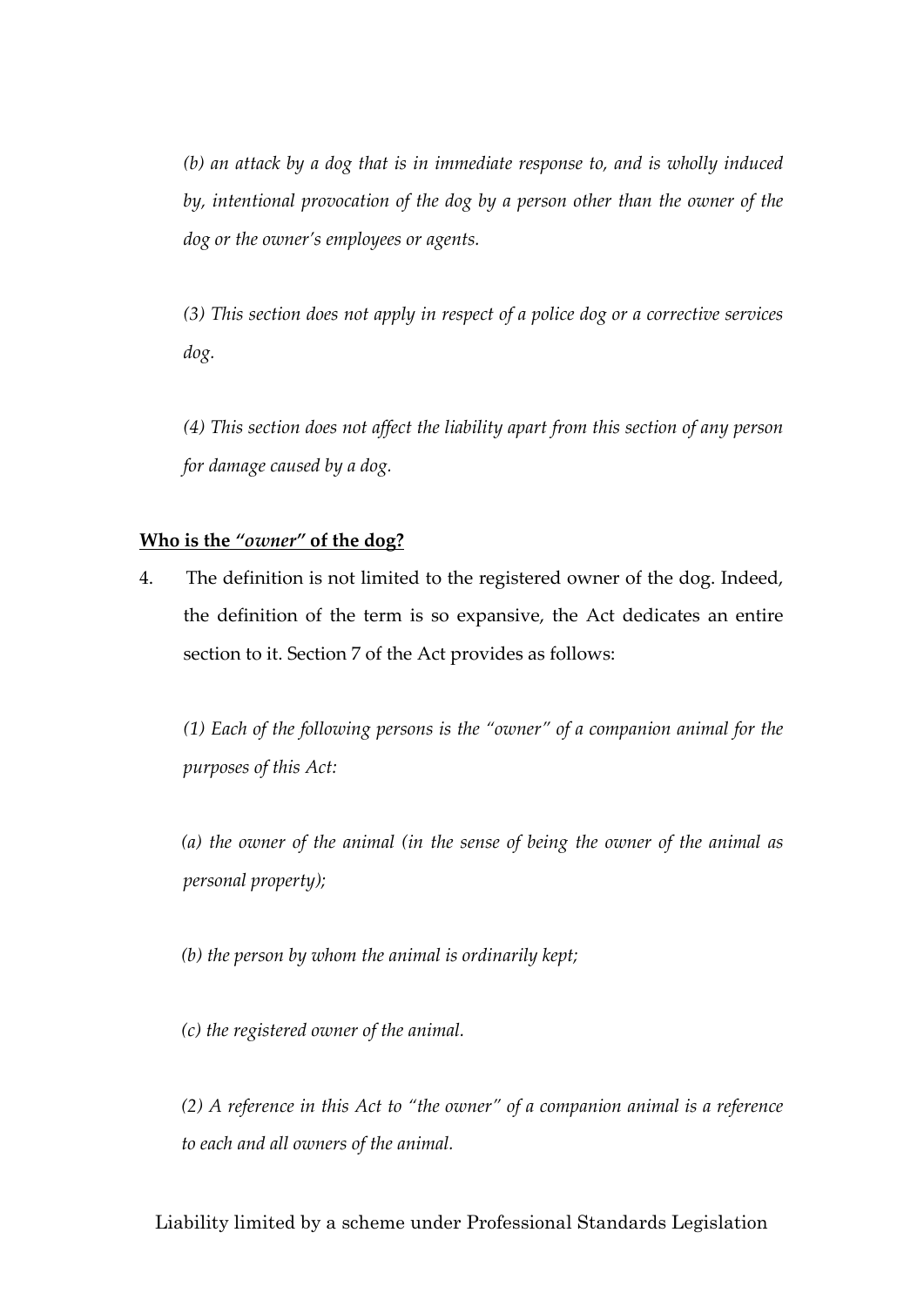*(5) When a companion animal is ordinarily kept by an employee on behalf of his or her employer, the animal is for the purposes of this Act taken to be ordinarily kept by the employer and not the employee. This subsection does not prevent an employee being the registered owner of an animal and does not prevent the employee being an owner if the employee is the registered owner.*

- 5. Of course, a diligent solicitor ought to easily be able to identify the registered owner of the dog. That being so, shouldn't the plaintiff just sue the registered owner, without troubling his or herself with the rest of section 7? If the registered owner of the dog is insured, or the owner of his or her own home, the answer might be *"yes".* However, the dog's registered owner may be, for example, a tenant in a less desirable area, who has decided not to trouble himself with a hefty insurance premium. The registered owner might be an unemployed teenager, who is living with his parents. Further, some dog *"owners"* don't bother with the task of registering the animal at all. It is in those circumstances that one might have to consider in further detail the other provisions of section 7.
- 6. Whether a person can be brought within section  $7(1)(a)$  or (b) will turn on the facts. The question of whether a dog is *"kept"* by a person appears to have a broad meaning. It has been given little judicial attention in the Superior Courts. In *Hatch v Wood-Davies* [2006] NSWDC 96 at [138] to [142], Neilson DCJ said as follows:

*"Of course, 'keep' can be used in many ways. It does not mean to have, but to hold onto something. One could always use the word to keep a dog or to keep a cat as meaning to care for it, to provide it with sustenance, shelter, food and drink, but in my view it should not be given too narrow a meaning in the Companion Animals Act 1998, bearing in mind previous legislative history.*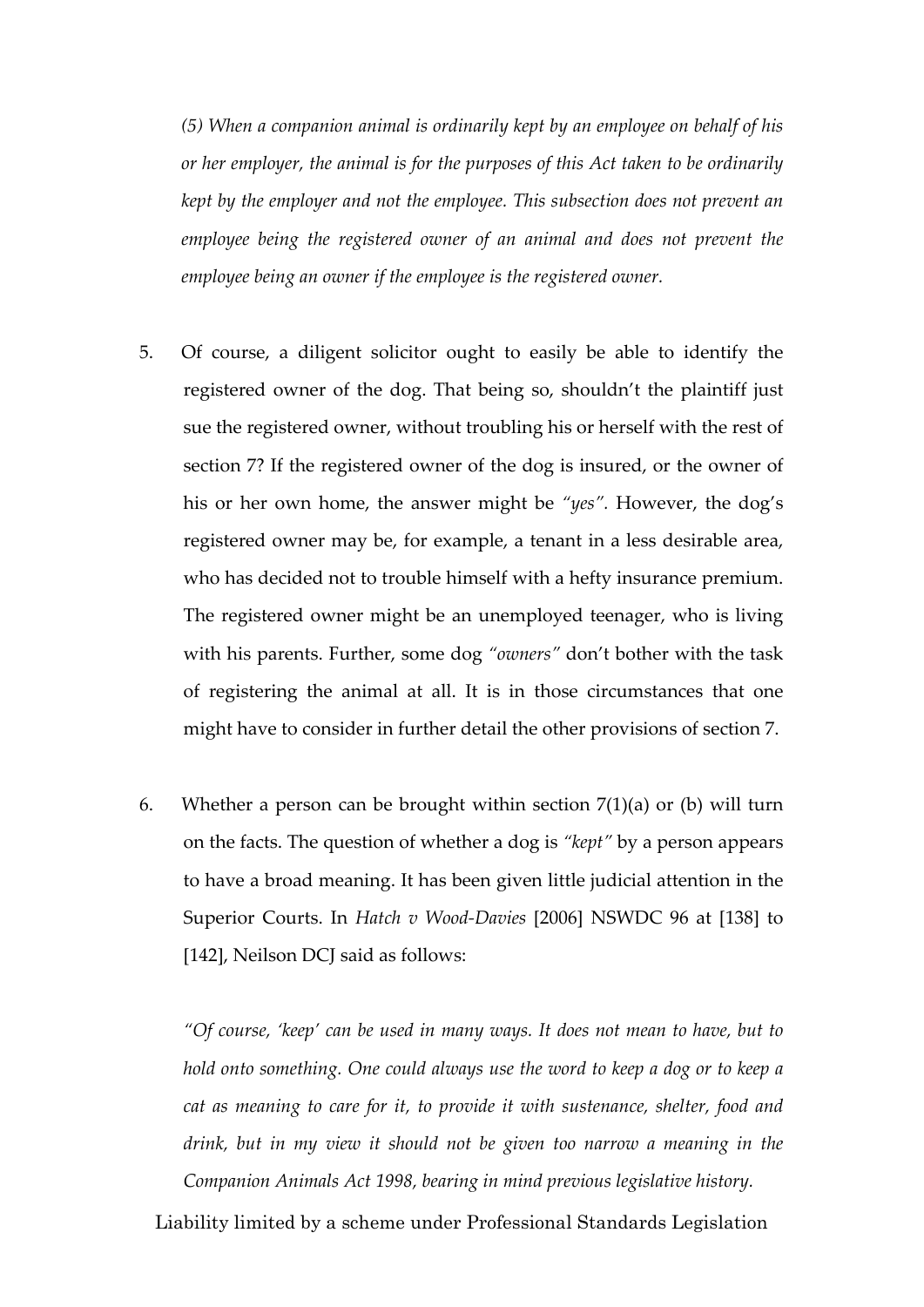*It appears to me that the phraseology 'keeping' a dog extends merely to maintaining its physical presence in a place or under that person's custody or power. It cannot extend as far as possession because the possessor of an animal is prima facie the owner of it, and therefore that person would fall within the provision of s.7(1)(a). If para (b) required actual possession of the dog, para (a) would be otiose as has been submitted by learned counsel for the plaintiff.*

*A person in my view can keep a dog merely by permitting it to stay or rest upon his or her property, by feeding it, by providing it with water, by providing it with a place of shelter. If an animal comes to my house and I permit it to stay in it, one might be forgiven for thinking that I was keeping it. If someone asked me whether I had just acquired a new cat and I said, 'No, It is a stray which has entered into my house and I have no intention of keeping it,' one might be forgiven for thinking that my visitor was correct in thinking that I was stupid not to eject the cat from my house.*

*Again, I accept therefore that permitting an animal to stay on one's premises, to use it as a place of shelter or repose habitually amounts to keeping it".*

7. Another District Court decision provides a useful illustration. In *Meimaropoulos v Cheum* [2014] NSWDC 26, the plaintiff was a 68-year-old pensioner walking to the shops in a suburban street in which she lived. The journey involved passing by the defendants' home. As the plaintiff passed the property, a dog described as *"small and fluffy"* ran towards her, barking. The dog circled the plaintiff several times and attempted to jump up on her at least once, putting its front paws at knee level. The plaintiff was frightened by the dog. She took one or more steps backwards, tripping over the edge of the footpath and falling onto the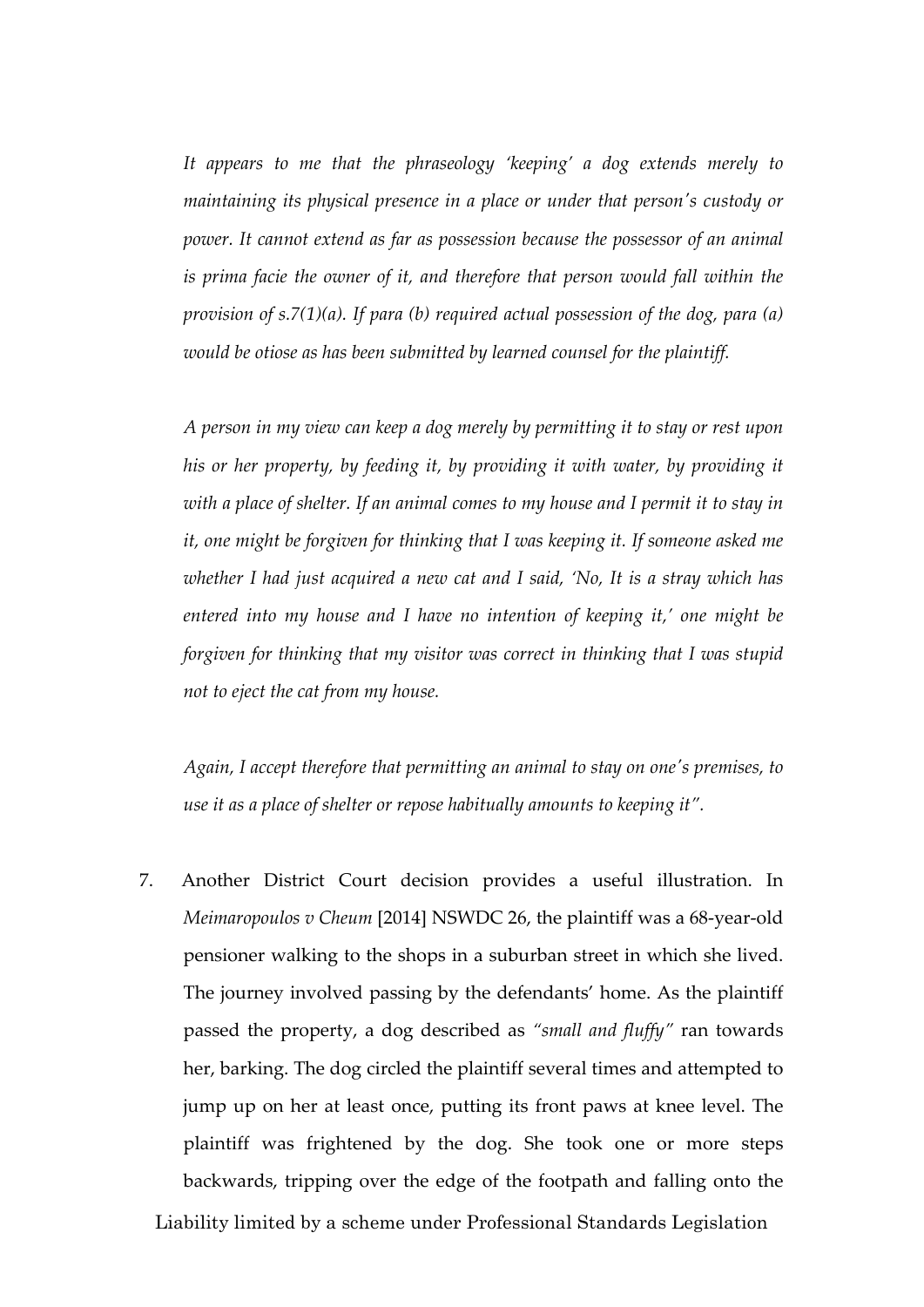roadway. During the attack, a second small dog remained within the yard of the home, barking. The plaintiff sued Mr Cheum, his wife, and his elderly mother. All of the defendants lived on the premises from which the dog had emerged.

- 8. One of the dogs had been found by Mr Cheum in the streets and brought home as a family pet. The other was a gift from a friend of Mr Cheum's elderly mother, who was aged 79. Neither of the dogs were registered at the time of the accident. The dogs were subsequently registered in the name of Mr Cheum's mother. That fact had no bearing upon the question of ownership at the time of the accident. The evidence was as follows:
	- (a) Mr Cheum's mother did not walk the dogs. They were walked by Mr Cheum's daughters;
	- (b) Mr Cheum's mother paid for the dogs' food, and fed and cleaned up after them. The other members of the household also assisted with those tasks;
	- (c) Mr Cheum had built an enclosure for the dogs and was responsible for securing the gate that kept them in the backyard;
	- (d) Mr Cheum's wife would buy the dog's food, if Mr Cheum's mother asked her to;
	- (e) Mr Cheum and his wife were the joint registered owners of the property on which the dogs were kept;
	- (f) The whole family played with the dogs.
- 9. Gibson DCJ was satisfied that the dogs were ordinarily kept by all three of the defendants. The decision suggests that it will be difficult for any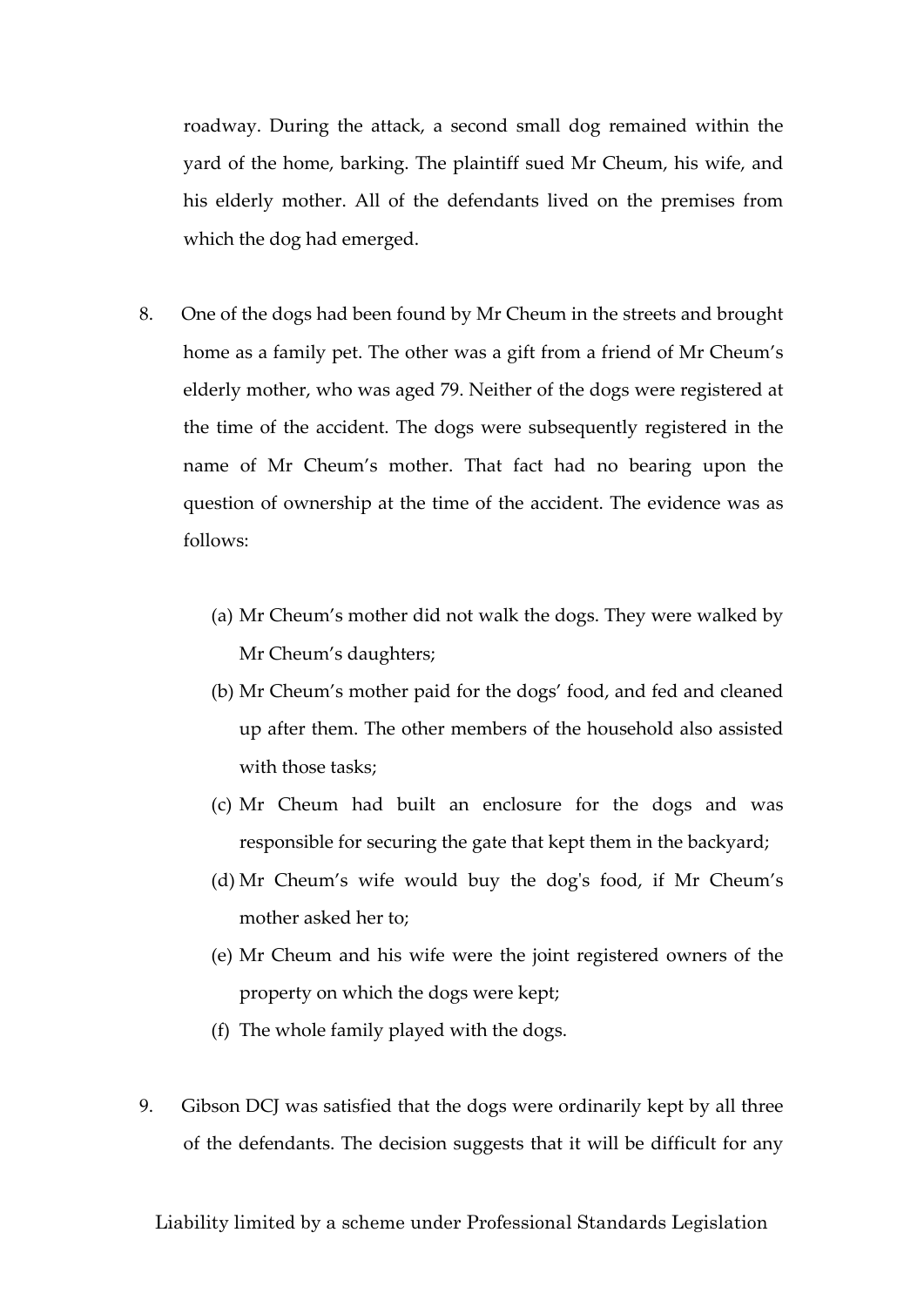member of a household in which a dog is kept to distance itself from being the owner of the dog for the purpose of the Act.

10. Absent satisfaction that one or more of the defendants is insured, a prudent plaintiff may decide to sue all of the members of the household, in the hope that, between them, they can raise the funds to meet any judgment that might be entered.

### *"Wounding or attacking that person"*

- 11. In the paradigm case under section 25 of the Act, the matter will involve a dog aggressively biting the plaintiff, causing a puncture to the skin. The question of whether the plaintiff has suffered bodily injury by the dog *"wounding or attacking"* him or her will not be in issue. However, what about, for example, where a dog darts onto a road, thereby causing an accident? In considering the question, it is useful to consider the legislative history of section 25.
- 12. Prior to 1977, the owner of a dog in New South Wales was liable in damages *"for injury done to any person, property or animal by his dog"1 .* The language was extremely broad. There was no requirement for attacking or wounding. The broad scope of the legislation was apparent in *Martignoni v Harris* [1971] 2 NSWLR 102. The owner of a car claimed for damage to it caused by a dog that had ran across the road and collided with it. Moffit JA described the conduct of the dog as involving, *"no more than the failure of the animal, in pursuing its desire as a living creature to move from one place to another, to pay sufficient attention to the presence of other users of the highway".* The owner of the dog was held liable. Moffit JA concluded that the words *"injury done…by his*

 <sup>1</sup> Section 19 *Dog and Goat Act 1898* (NSW) and section 20 *Dog Act 1966*

Liability limited by a scheme under Professional Standards Legislation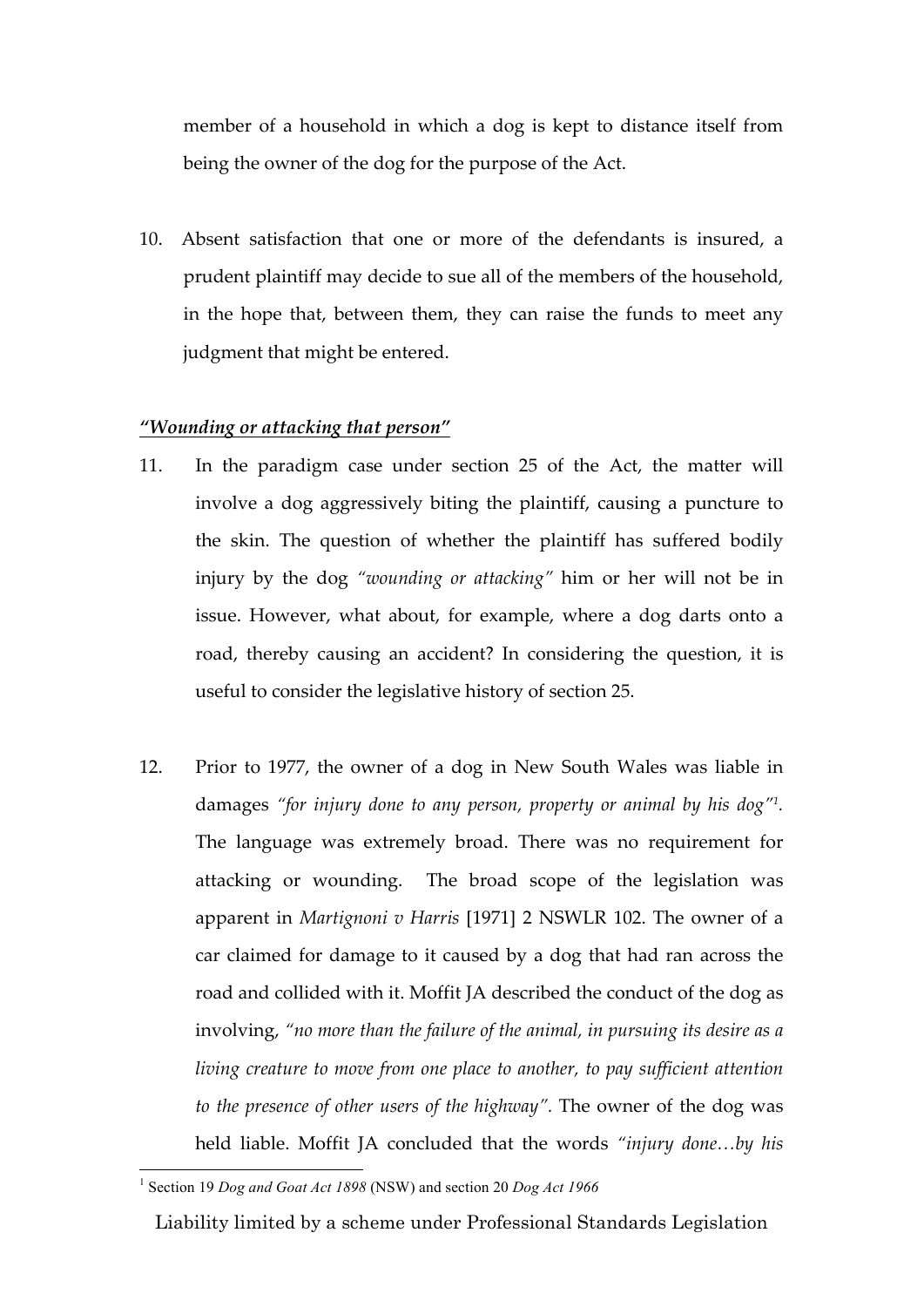*dog" "suggests some active participation by the dog, but not limited to an attack, in bringing about the injury"2 .*

- 13. Subsequent legislation somewhat narrowed the strict liability regime. Section 20 of the *Dog Act 1966*, as amended by the *Dog (Amendment) Act 1977,* created liability for *"bodily injury caused by the dog wounding that person in the course of attacking that person".* That is, the strict liability provision required wounding in the course of an attack. In its present iteration, the Act does not, literally, require the wounding to have occurred in the course of the dog attacking the person. It merely requires bodily injury to have been caused by the dog wounding **or** attacking the person. That is, the terms *"wounding"* and *"attacking"* are used disjunctively. That, one would have thought, would have resulted in a significant broadening of the scope of the strict liability regime. The wording of the provision suggests that it will suffice for the dog to have wounded the person, without having attacked him or her. As discussed below, judicial interpretation of the provision has somewhat watered down the effect one would have thought it might have had.
- 14. In introducing the proposed amendment to the Act as it now is, Hon D G Gay said:

*"There could be a situation where a dog grabs someone by the clothing, gives the person a good shaking up, without actually biting the person. The person could fall and hurt his back and, although not wounded he may have been pretty badly attacked. The Opposition amendment adds the word 'attack' so* 

 $2$  at 110-111

Liability limited by a scheme under Professional Standards Legislation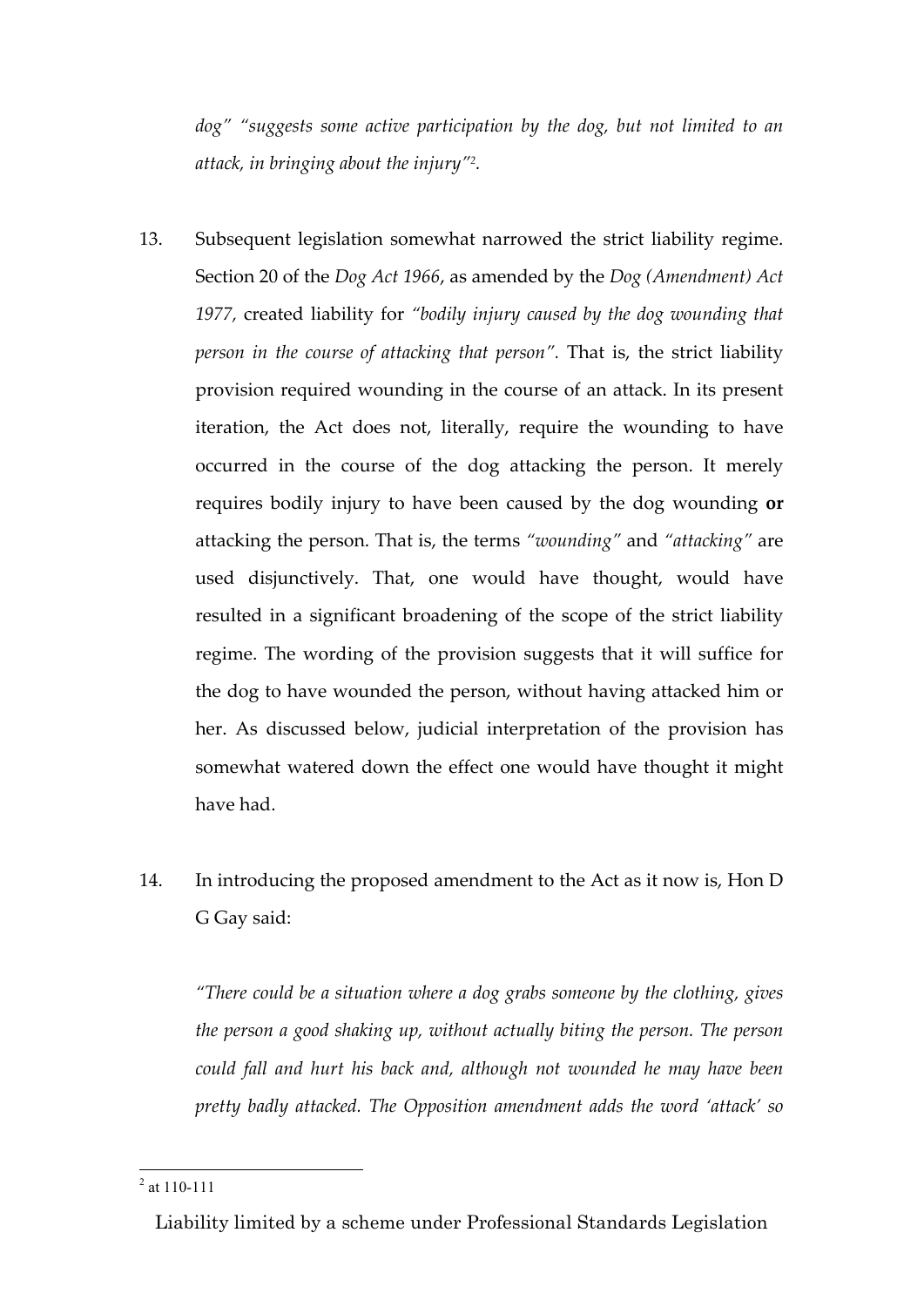*that if bodily injury is caused by attacking or wounding, the owner is liable for damage."*

15. Plainly, it was the intention of Parliament that the strict liability regime would apply, notwithstanding the fact that a dog had not actually bitten a person. That intention was consistent with judicial interpretation of the *Dog Act 1966*, as amended by the *Dog (Amendment) Act 1977.* In *Eadie v Groombridge* (1992) 16 MVR 263 ("*Eadie*"), a man was riding a motorcycle when a dog emerged from a house, ran parallel with the motorcycle for a short distance, before turning towards it. The plaintiff tried to avoid the dog, but collided with it, killing the dog and injuring himself. At first instance, the plaintiff succeeded, both in negligence and under the *Dog Act 1966*. The defendant appealed the finding in negligence. The Court of Appeal rejected the appeal. Meagher JA (with Handley JA agreeing) commented that he would have also dismissed the appeal from the finding made under the *Dog Act 1966*. His Honour concluded<sup>3</sup>:

*"One can be 'wounded' by a dog even if the beast does not lacerate one's flesh. It is well established that an accused whose conduct has indirectly caused the wounding of another may be convicted for that wounding. In R v Halliday (1889) 61 LT 701 at 702 Lord Coleridge CJ said:*

*'If a man creates in another's mind an immediate sense of danger which causes such a person to try to escape, and in doing so he injures himself, the person who creates such a state of mind is responsible for the injuries which result.*

 $3$  at 264

*…*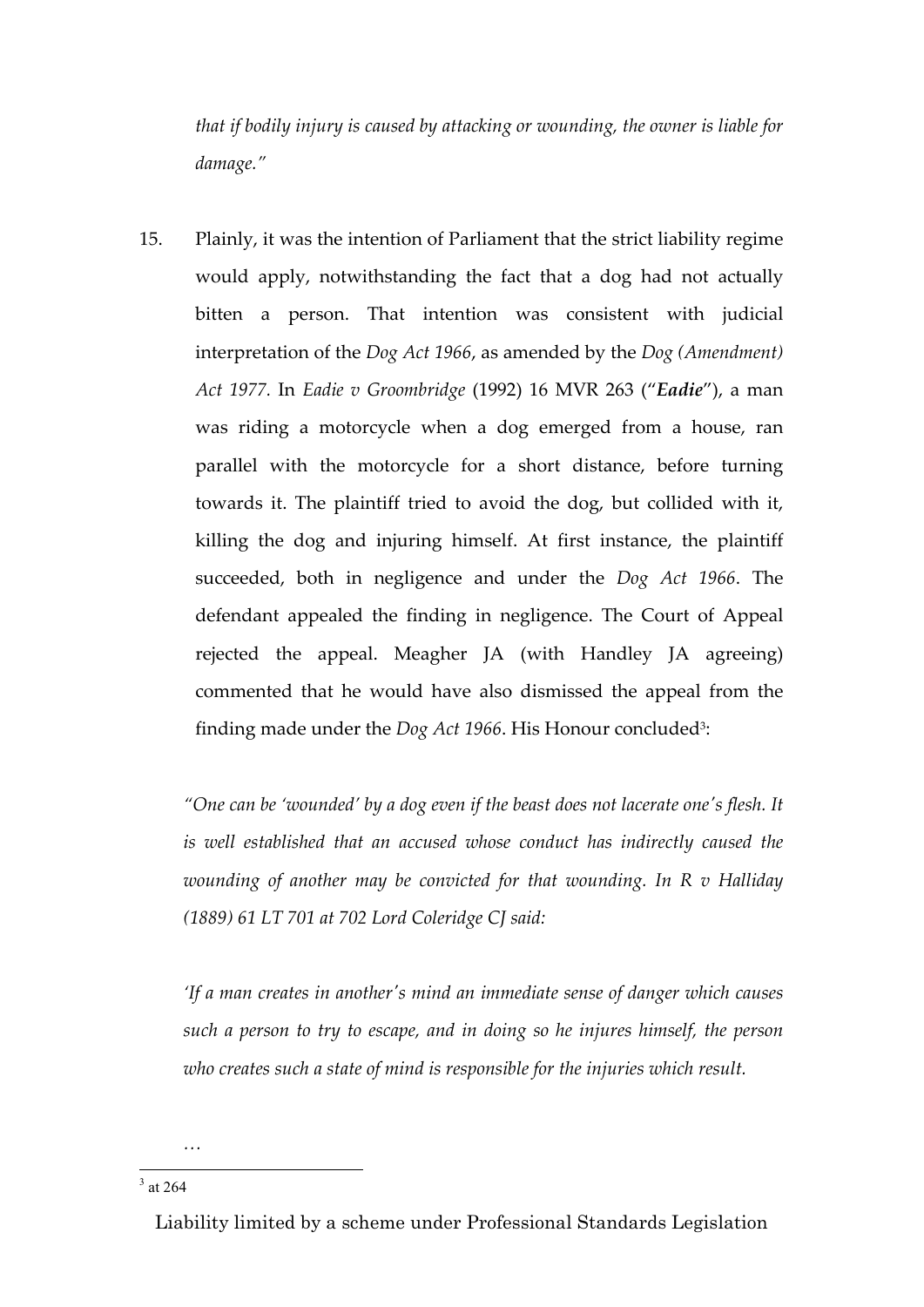*I can discern no reason why wounding which is an indirect result of an attack by a dog should fall outside the section"*

- 16. Handley JA considered that *"attacking"* by a dog *"is an act of hostility or aggression"4 .*
- 17. *Zappia v Allsop* [1994] NSWCA 355 ("*Zappia*") was factually similar to *Eadie.* The same result followed*.* Clarke JA (with Handley JA agreeing) upheld the finding of liability under the *Dog Act 1966*:

*"… No reason in principle appears why an owner should be liable if his or her dog directly wounds a person but not liable if the person evades a direct wound and thereby sustains another, and more serious, injury.*

*For those reasons I respectfully agree with the cited statement of Meagher JA*  and there is no need to consider whether it was dictum or part of the ratio of *Eadie".*

18. It is clear that the statutory reference to wounding in the *Dog Act 1966* extended to an injury caused to the person who was being attacked, taking action to avoid the attack. That principle remains good law. However, the decisions in *Eadie* and *Zappia* are of limited assistance in considering the effect of section 25 of the Act. The reason being, unlike section 20 of the *Dog Act 1966*, section 25 of the Act does not require wounding in the course of a dog attacking a person, it merely requires *"wounding or attacking".* That gives rise to the question, *"can there be wounding, without attacking?"*

 $4$  at 265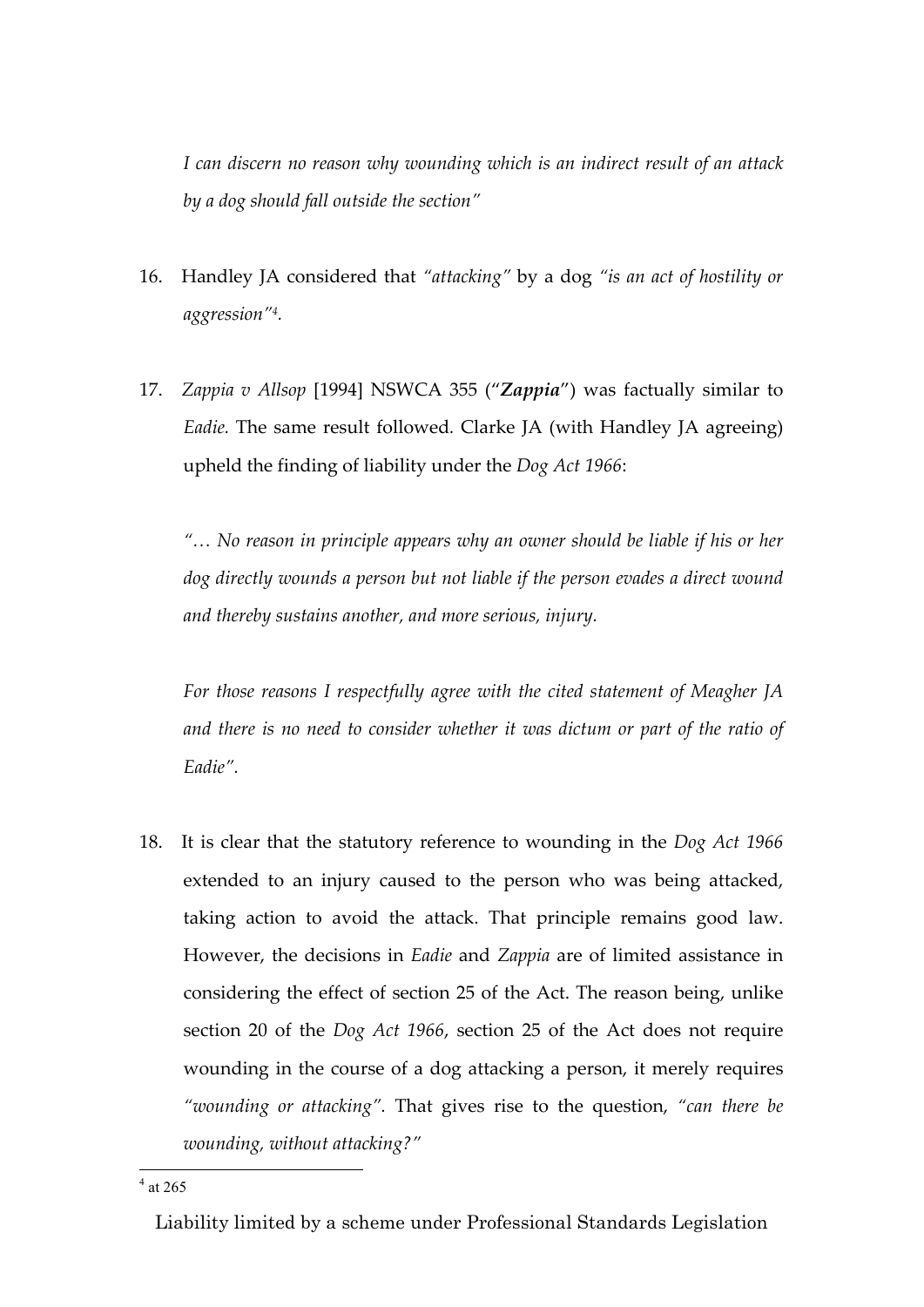- 19. In *Coleman v Barrat* [2004] NSWCA 27 *("Coleman"),* the plaintiff was riding her horse down a street, when a dog ran across the street, barking, in front of her and the horse. The horse shied away from the dog, radically changing its travel direction, causing the plaintiff to be thrown to the ground. Gzell J (with Sheller and Beazley JJA relevantly agreeing), observed that the Act no longer required *"the dual elements of wounding in the course of an attack"5 .* Counsel for the plaintiff/appellant pointed to section 27(1) of the Act, which provided that the owner of a dog was liable in damages in respect of injury to another animal caused by the dog attacking or chasing it. It was argued that there was a dichotomy between attacking and chasing, and chasing was insufficient to invoke liability under section 25.
- 20. Gzell J (with Sheller and Beazley JJA relevantly agreeing), considered that submission correct, however, it did not affect the outcome because the plaintiff had been thrown from the horse as a result of the *"aggression of the dog"6 .* That was sufficient to enliven strict liability under the Act, and it was not necessary to consider the dichotomy between attacking and chasing.
- 21. The question remained outstanding, *"will there be strict liability where a person is wounded, without being attacked?"* One might have thought the wording of the legislation is plain. The Act requires either wounding or attacking. That is, strict liability will be found, even absent an attack. The question came for determination by the New South Wales Court of Appeal in *Sarkis v Morrison* [2013] NSWCA 281 ("*Sarkis*"). In *Sarkis*, a

 $\frac{5}{5}$  at [37]

 $^6$  at [39]

Liability limited by a scheme under Professional Standards Legislation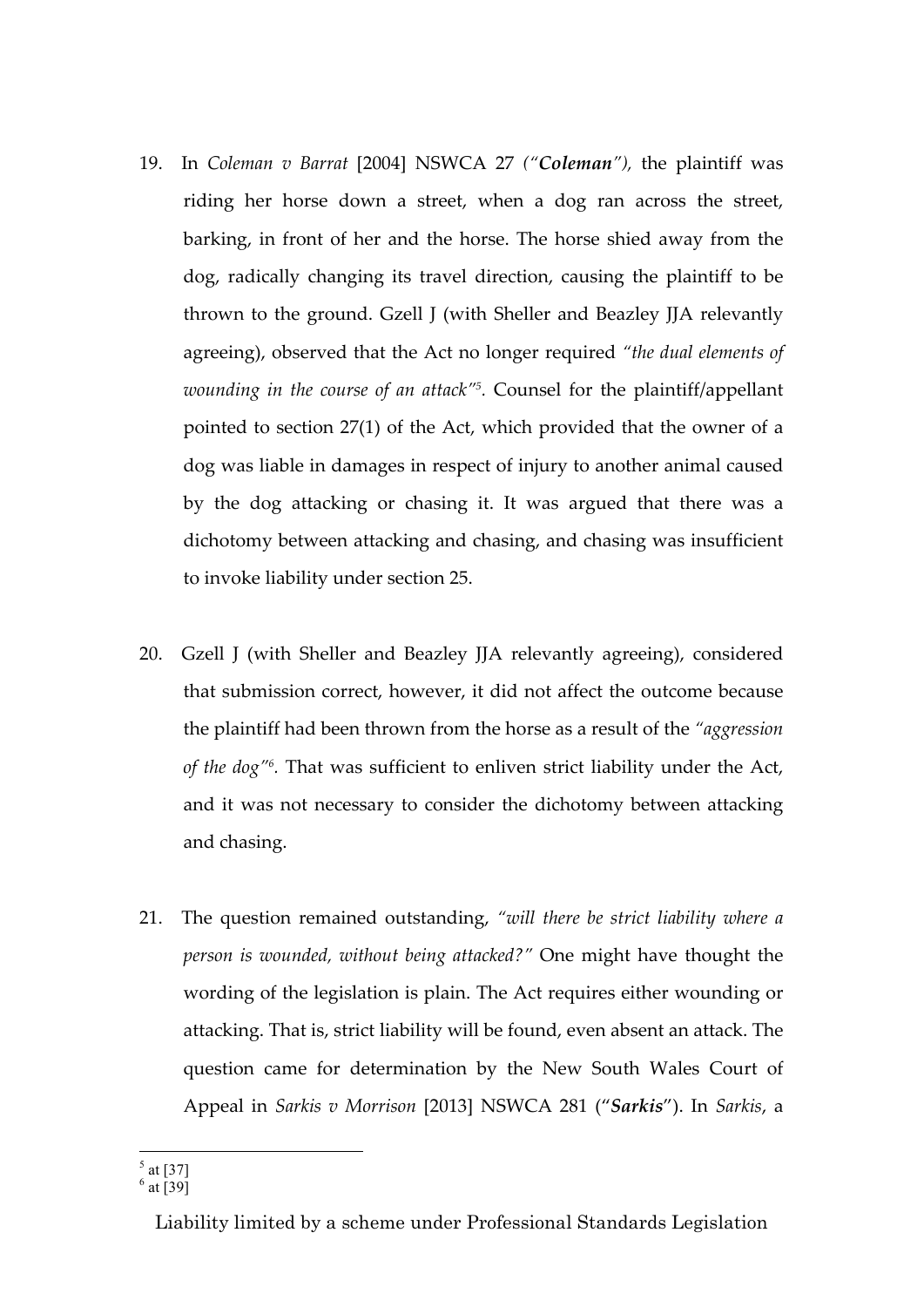dog ran onto a road and collided with the front wheel of a motorcycle. It was not in issue that the dog had not attacked the plaintiff. The trial judge, Truss DCJ, found that the owner of the dog was strictly liable, in circumstances where the dog had wounded the plaintiff, but not attacked him. That is, there was no act of aggression on the dog's part. The owner appealed, pointing to the broad consequences that would follow if her Honour's finding was upheld, for example, a person could recover damages in circumstances where they tripped over a sleeping dog, and suffered some form of laceration as a result. Basten JA (with MacFarlan JA and Ward JA agreeing)<sup>7</sup> upheld the appeal. Basten JA summarised the task faced by the Court as follows:

*"…The present case appears to be the first under the Companion Animals Act which has to consider whether the fact that the plaintiff was wounded as a result of active conduct of the dog, not directed at the plaintiff or indeed at any person or thing, is sufficient to give rise to strict liability on the part of the owner"8*

# 22. In concluding that the owner was not liable, Basten JA considered:

*"…the word 'wounding' is a gerund derived from the verb 'to wound' which, when used in its transitive form and in relation to bodily injury means 'to inflict a wound on (a person, the body etc) by means of a weapon; to injure intentionally in such a way as to cut or tear the flesh': Oxford English Dictionary Online. In s.25, an injury to a person 'caused by the dog wounding…that person' involves a transitive form of the gerund. Further, 'wounding' is a form of 'attacking' and, from its position in the sentence, takes its meaning from its context. It is not used in the sense of a consequence, that is* 

 $\frac{7}{1}$  at [38] and [39]

 $^8$  at [29]

Liability limited by a scheme under Professional Standards Legislation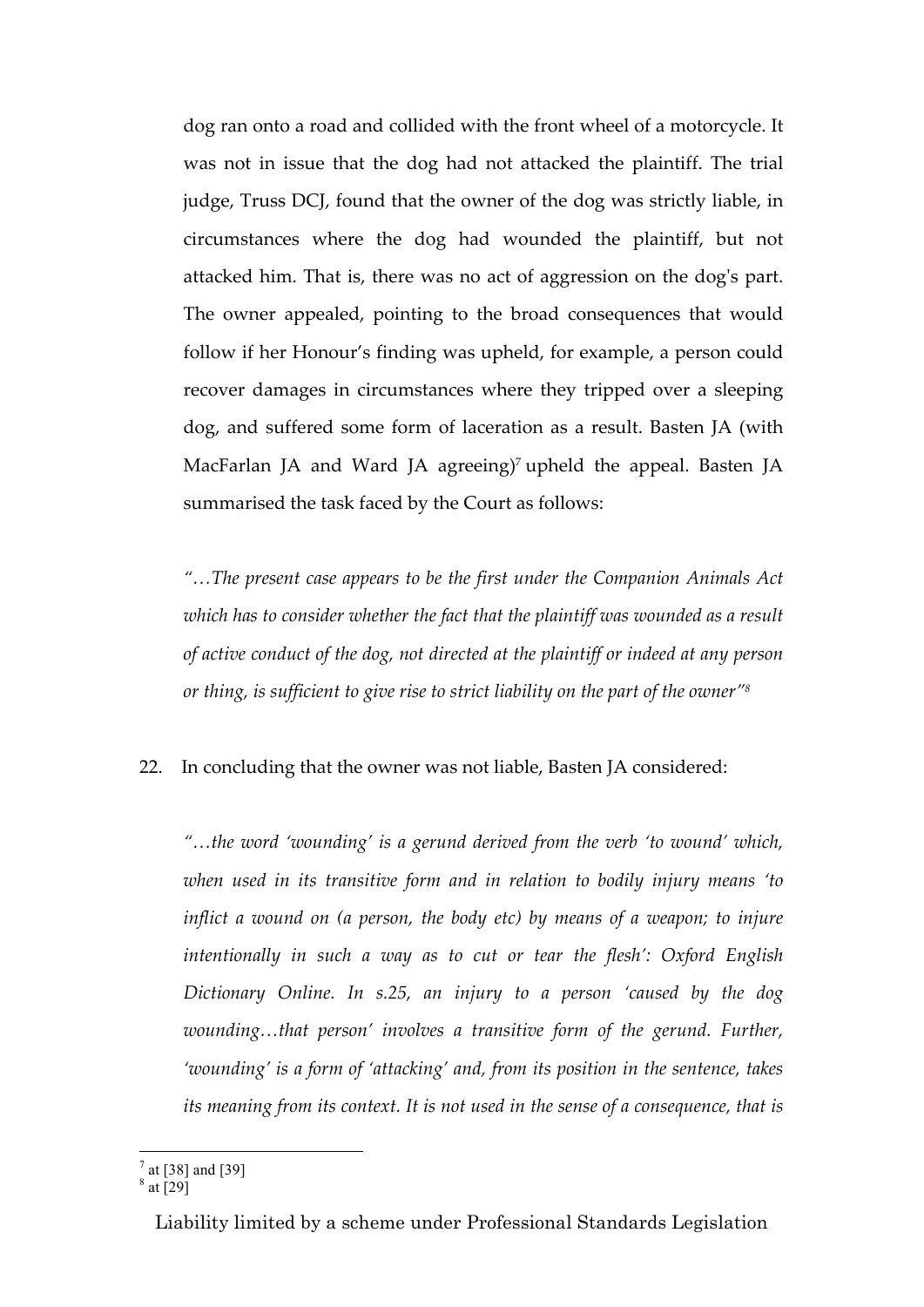*a wound being part of a bodily injury, but in the sense of an injury being caused by the dog conducting itself in a particular manner.*

*According to the reasoning in the earlier cases, it may be sufficient that the dog does not touch the person but (a) causes injury to the person by colliding with the bicycle or motorcycle being ridden by the person, or (b) by causing the horse on which the person is riding to buck and throw the rider<sup>9</sup>, or (c) by causing the person to take evasive action which in turn results in an injury. However, whether any of these effects falls within the term 'wounding' will be irrelevant if some act of aggression is required because they will be part of the injuries caused by 'attacking' the person.*

In this sense, wounding is a form of attacking. That would allow the whole of *the section to be internally consistent, so that the same conduct of a dog will create liability in respect of damage to personal property and the exceptions in subs (2), defined by reference to 'an attack by a dog' will cover all of the conduct which would otherwise fall within subs (1), to the extent that the independent preconditions in each exception are satisfied.*

*One consequence of this approach is to render the words 'wounding or' in paragraph ((a) otiose. In other words, if wounding does not cover conduct in which there is no form of attack by the dog, wounding will have no separate effect. That may be so, but the form of the provision is explained by the amendment accepted in the course of the Parliamentary debate. Thus, the purpose of inserting the words 'or attacking' was to expand the scope of liability of the owner beyond about which would be achieved by use of the term 'wounding' alone. It does not appear that the intention was to add a requirement for an aggressive act where none existed. No doubt it is true that* 

 $\overline{a}$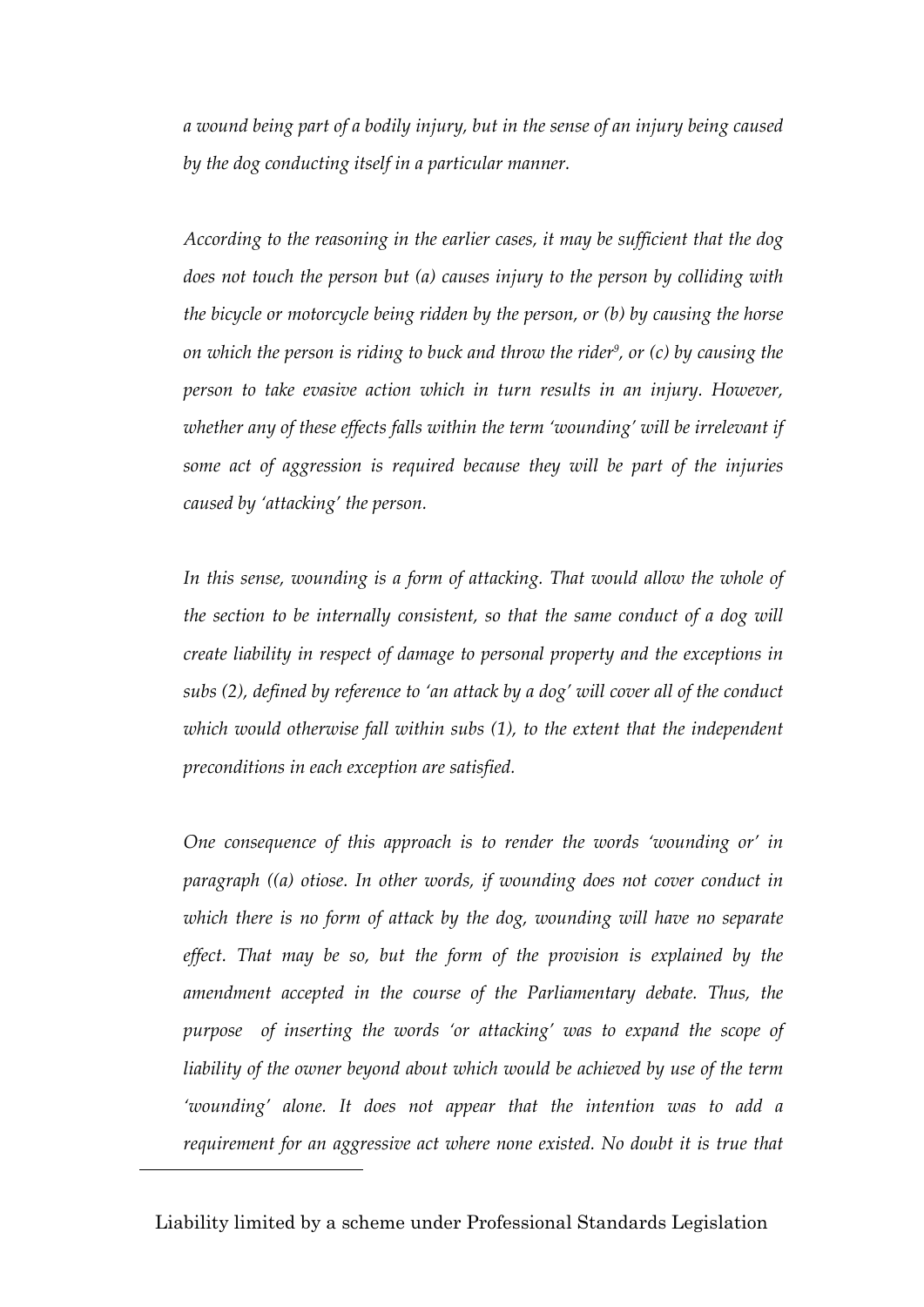*the same effect could have been achieved by removing the word 'wounding' and replacing it with 'attacking'. However, as explained by Clarke JA in Zappia, it is not difficult to suggest clearer and more succinct forms of drafting"10'*

## 23. His Honour concluded:

*"The expression in s.25(1)(a) of the Companion Animals Act 'caused by the dog wounding or attacking that person' should be understood as limited to conduct involving an element of aggression or other deliberate conduct directed towards that person by the dog. As accepted by Moffitt JA in Martignoni (see at [10] above), inaction on the part of the dog will not suffice. Whether 'wounding' requires that a distinction should be drawn between overenthusiasm and aggression, as suggested by Sheller JA in addressing 'attacking' in Eadie (see at [20] above), need not be decided. However, the section does require that there be conduct directed at the plaintiff. Where a dog causes bodily injury without any aggressive or other deliberate intent on its part, there will be no liability in the owner under s.25".11*

- 24. The following principles can be extracted from the cases discussed above:
	- (a) It is insufficient to attract liability under section 25 to show that the plaintiff has suffered the consequences of being wounded. The concept of wounding requires consideration of the manner in which the dog has acted. Wounding is a form of attacking.

 $\frac{10}{11}$  at [30] to [33]<br> $\frac{11}{11}$  at [36]

Liability limited by a scheme under Professional Standards Legislation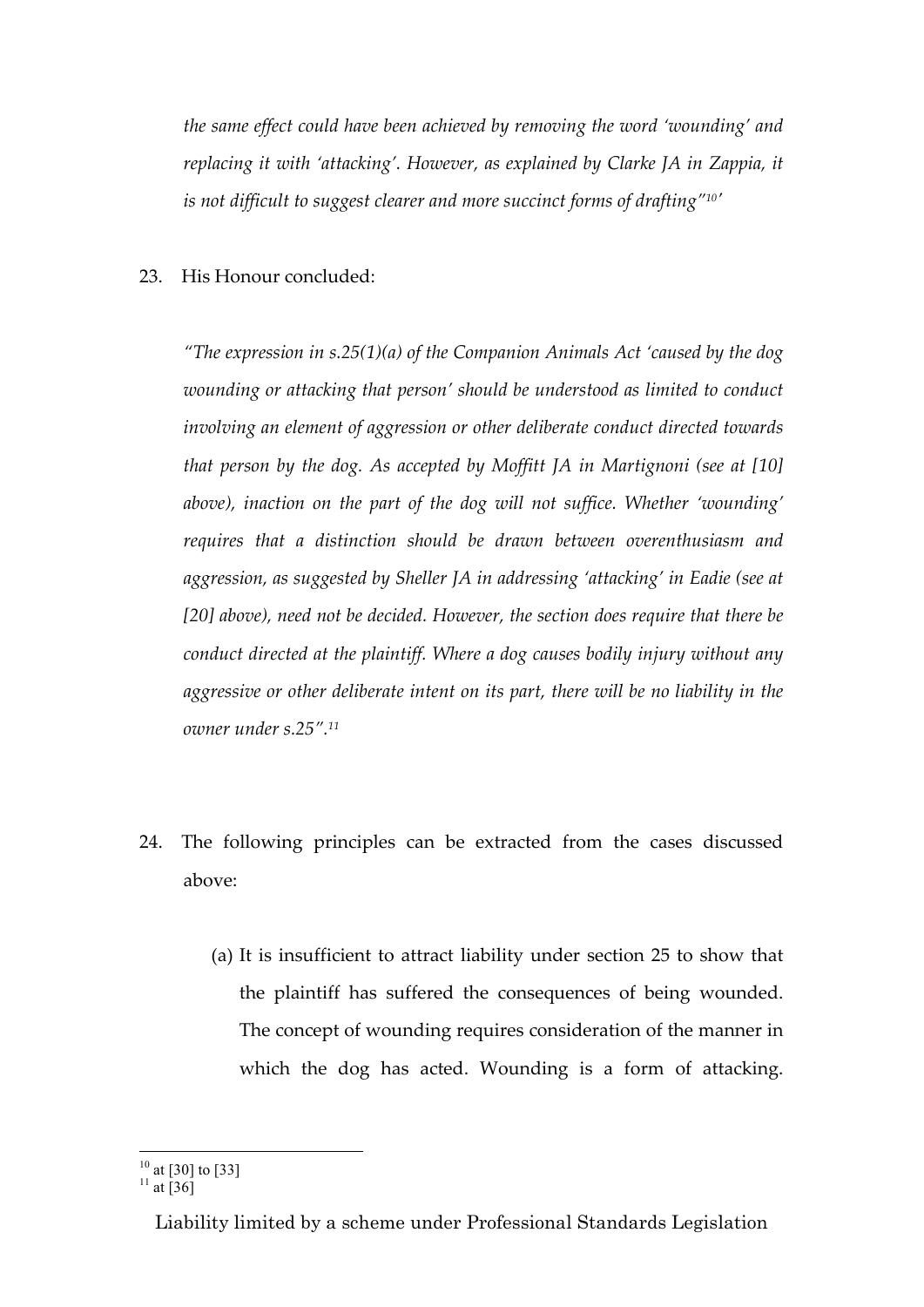Liability under section 25 won't follow, absent attacking behaviour;

- (b) An attack involves an act of aggression or other deliberate conduct by the dog, not just its mere involvement in the events;
- (c) The offending dog need not necessarily have touched the plaintiff;
- (d) The fact that a person is injured in avoiding an attack, as distinct from directly by the attack, will not take the matter beyond section 25;
- (e) Arguably, chasing alone, absent aggressive behaviour, will be insufficient to attract liability under section 25. Although, practically speaking, it may be difficult to draw a clear distinction between *"chasing"* and *"attacking".*

## **The exceptions is subsection (2)**

- 25. Section 25(2) effectively specifies two circumstances in which the strict liability created by section 25(1) will not apply. They are:
	- (a) An attack by a dog occurring on any property or vehicle of which the owner of the dog is an occupier, or on which the dog is ordinarily kept, but only if the person attacked was not lawfully on the property or vehicle and the dog was not a dangerous dog, menacing dog or restricted dog at the time of the attack; or
	- (b) An attack by a dog that is in immediate response to, and is wholly induced by, intentional provocation of the dog by a person other than the owner of the dog or the owner's employees or agents
- Liability limited by a scheme under Professional Standards Legislation 26. It is convenient to first mention section 25(2)(b). I am unaware of the provision having been given judicial consideration. I simply comment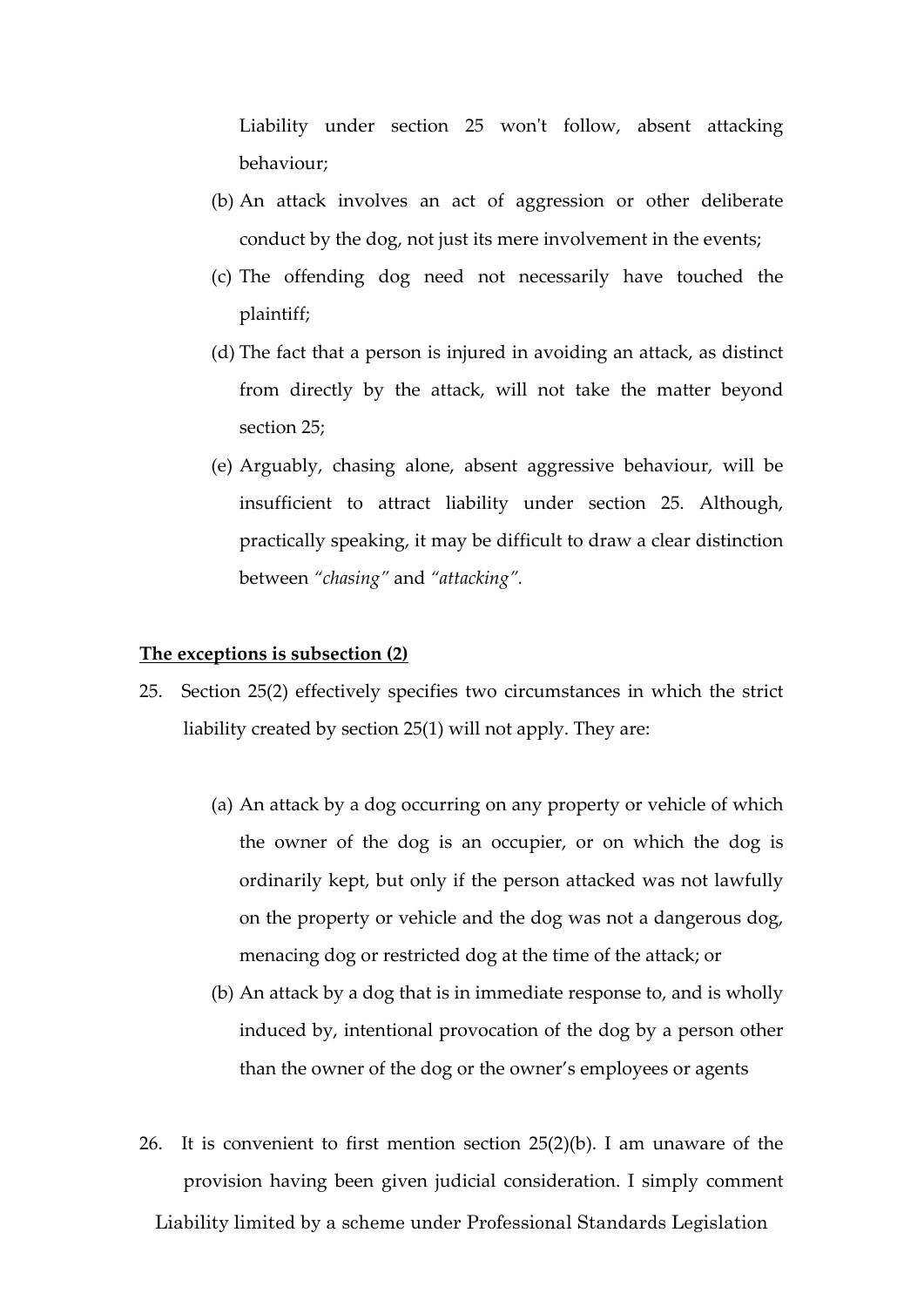that one would have thought reliance upon the subsection will cause a defendant some difficulty, in circumstances where the attack has to be shown to be *"wholly induced by"* (as distinct from partially induced by) *"intentional provocation of the dog"* (as distinct from accidental provocation).

- 27. Section 25(2)(a) has been considered by the New South Wales Court of Appeal in *Simon v Condran* [2013] NSWCA 388 ("*Simon*"). The author appeared in *Simon*, both at first instance, and on appeal. In *Simon*, the plaintiff and defendant were neighbours. The plaintiff's dog strayed onto the defendant's property. The plaintiff followed the dog and was bitten by the defendant's dog. At first instance, the defendant successfully argued that section 25(1) of the Act did not apply, because the plaintiff's presence on the defendant's property was unlawful. The defendant's dog was not a dangerous, menacing or restricted dog. The plaintiff argued that she had entered the defendant's property by necessity, thereby making her presence there lawful. The defendant argued that reason that the plaintiff's dog had been allowed to stray onto the defendant's property, was because of the plaintiff's negligence in letting it do so and, further, that the plaintiff was in breach of section 12A of the Act, in that she had failed to take all reasonable precautions to prevent her dog from escaping her yard.
- 28. Section 12A of the Act provides as follows:

### *12A Preventing dog from escaping*

*(1) The owner of a dog must take all reasonable precautions to prevent the dog from escaping from the property on which it is being kept.*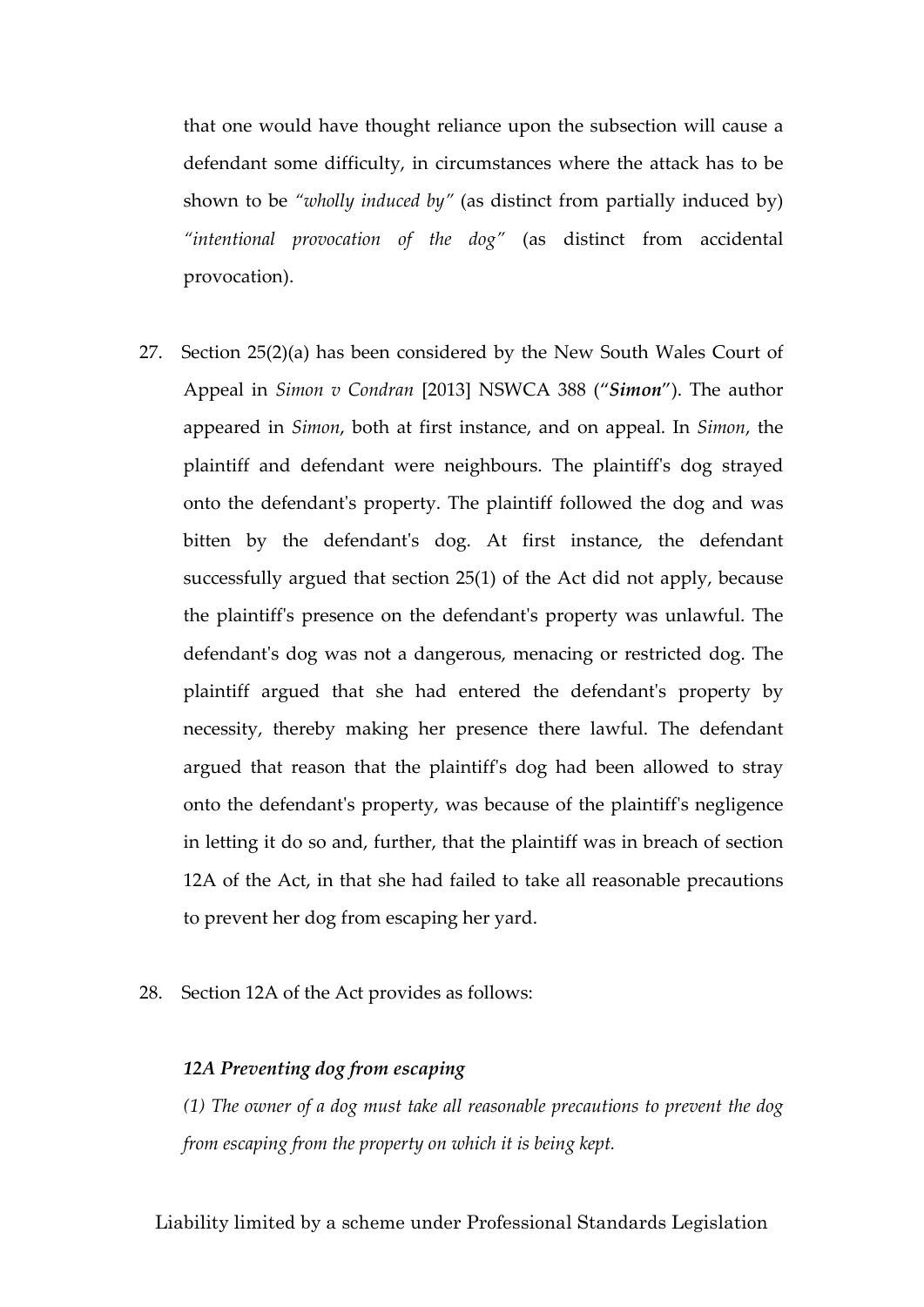- 29. The neighbours had lived in their respective homes for many years. The dogs were old adversaries. There had, over the years, been various attempts to fence the properties, so as to confine the animals to their respective properties. Relevantly, the defendant's fencing achieved that goal. The plaintiff's fencing did not. The plaintiff's dog was able to escape the confines of his property. Indeed, he did so on the day of the accident.
- 30. The owners of the dogs were each well aware of the long-standing antagonism between the animals.
- 31. On the day of the accident, the plaintiff was in the outdoor area of her premises, awaiting the arrival of a friend. She let her dog off its *"run"* and observed it to be face-to-face with the defendant's dog, with fencing between them, but with the dogs walking towards the point at which the boundary fence ended. At that time, the plaintiff's friend arrived, causing the plaintiff to be momentarily distracted, following which she heard a fight break out between the dogs. The plaintiff went underneath the defendant's house, at which time she saw the head of her own dog in the mouth of the defendant's dog. The plaintiff, acting in the heat of the moment, began striking her own dog on the head. She was bitten by the defendant's dog.
- 32. There was no issue that section 25(1) applied. The question was whether section 25(2)(a) applied. That question turned upon whether the plaintiff was lawfully on the defendant's property at the time of the attack.
- Liability limited by a scheme under Professional Standards Legislation 33. The common law recognises a defence of necessity to conduct which would otherwise amount to trespass to land, unless, that necessity had